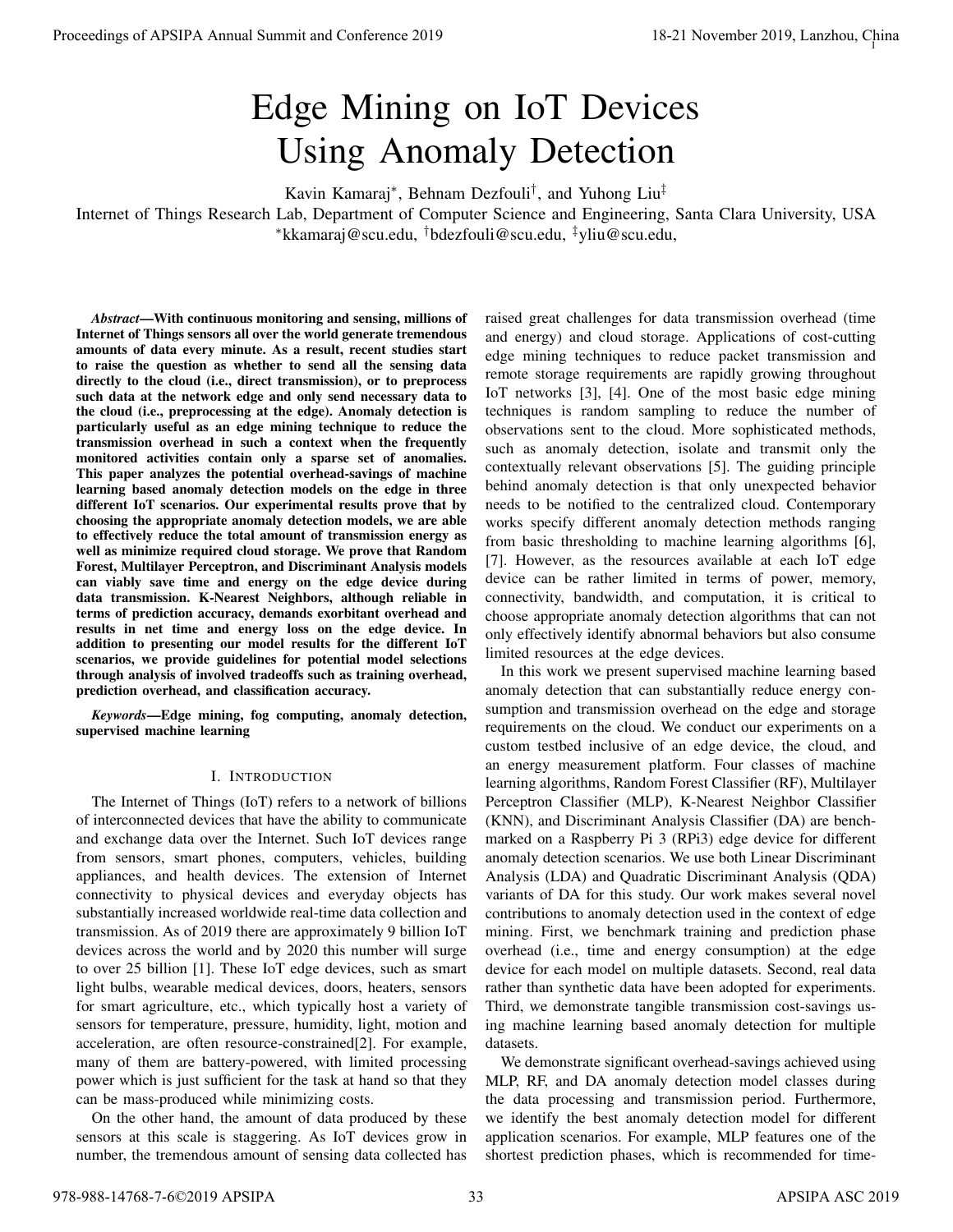sensitive scenarios. However, it also has one of the most costly training phases which is undesirable if there are resource constraints for training. By analyzing these tradeoffs, we better understand why the models achieve different levels of performance in different scenarios.

The rest of the paper is organized as follows. In Section II, we present related work focusing on previously studied applications of anomaly detection on IoT edge devices. Section III discusses the supervised models and the datasets used in our experiments. Section IV contains both experimental procedure and results. Finally, Section V concludes the paper and provides future research directions.

### II. RELATED WORK

Anomaly detection is one of the the most popular edge mining techniques explored in IoT scenarios [8], [9]. In [10], [11], [12], and [13] anomaly detection is used as a method to implement an Intrusion Detection System (IDS) for Wireless Sensor Networks (WSN). Sommer et al. [12] propose the use of LDA to reduce the dimensionality of network intrusion datasets and applies both Naive Bayes and KNN algorithms for anomaly classification. In [13], the authors benchmark the performance of anomaly detection (i.e., false positive rates) using an unsupervised outlier detection technique based on the RF algorithm. Furthermore, [14] demonstrates the effectiveness of autoencoders for an unsupervised IDS and proposes a novel splitting and learning mechanism to lower false positive detection. Although these works explore novel applications of anomaly detection on the IoT edge, they do not focus on resource constrained scenarios and therefore do not delve into the time and energy consumption of these methods. Proceeding of APSIPA Annual Summit and non-zero (19)<br>
summit and conference and conference 2019, the state of the state of the state of the state of the state of the state of the state of the state of the state of the sta

In [15], [16], and [17] anomaly detection is investigated in healthcare applications. Arijit et. al [16] propose cardiac anomaly detection with low false negative counts and stress the importance of capturing outliers in healthcare applications. Similar to the IDS studies, this work focuses extensively on anomaly detection implementation but does not consider the factor of resource consumption. Several works also tackle anomaly detection in IoT applications outside of IDS and healthcare. In [18] non-machine learning anomaly detection algorithms are proposed for a set of heterogenous sensors in an IoT WSN. In [19] an autoencoder neural network is used for determining anomaly readings from a testbed of eight temperature and humidity sensors. These works also, however, do not consider overhead nor consider pros and cons using different anomaly detection methods.

Few works consider resource constrained IoT scenarios. For example, Sedjelmaci et. al [20] test a reputation model based on game theory to predict attack signatures on a resource constrained IoT device. In addition to this, the work of Lyu et. al [21] is one of the few works which presents cost-savings potential of anomaly detection using both real and synthetic datasets on a resource constrained IoT platform. However, this work only evaluates unsupervised hyperellipsoidal clustering and does not include supervised machine learning algorithms. Unsupervised methods are useful in the absence of groundtruth information but are generally not as accurate as supervised methods for classification tasks.

TABLE I: Mathematical notations and symbols.

| d.               | Number of features                 |
|------------------|------------------------------------|
| $\boldsymbol{h}$ | Number of neurons per hidden layer |
| $\dot{i}$        | Number of iterations               |
| $\boldsymbol{k}$ | Number of hidden layers            |
| $\overline{K}$   | Number of neighbors                |
| $\overline{M}$   | Number of testing samples          |
| N                | Number of training samples         |
| $\Omega$         | Number of output neurons           |
| $\overline{P}$   | Distance-metric complexity         |
| T                | Number of trees                    |

TABLE II: Training and prediction time complexity of anomaly detection models.

| <b>Classifier</b> | <b>Training Complexity</b>                      | <b>Testing Complexity</b> |
|-------------------|-------------------------------------------------|---------------------------|
| RF                | $O(N*\sqrt{(d*T)})$                             | O(Td)                     |
| MLP               | $O(Ndh^koi)$                                    | O(Nhk)                    |
| <b>KNN</b>        |                                                 | $\overline{O(NPMlogK)}$   |
| LDA               | if $N > d$ : $O(Nd^2)$<br>if $d > N$ : $O(d^3)$ | O(M)                      |
| ODA               |                                                 | $O(M \log M)$             |

#### III. ANOMALY DETECTION MODELS AND DATASETS USED

In this section below, we provide an analysis of each machine learning method benchmarked in our study and discuss their general use cases, time complexity, and performance tradeoffs involved in their training and prediction phases. We have chosen RF, MLP, KNN, LDA, and QDA (i.e., two variants of DA) for this study because they are among the most popular machine learning classification methods [22]. Furthermore, all chosen models have distinct underlying mathematical mechanisms which account for varying model performance across different scenarios. Table I denotes all mathematical notations. Table II provides each model's *theoretical* training and testing time complexity.

#### *A. Random Forests*

RF models are applicable to a wide range of classification problems [22]. In a random forest, each node is split using a subset of features randomly chosen at that node. This strategy is robust against overfitting and enables RF to perform better than many other classifiers, including discriminant analysis, support vector machines, and neural networks [22]. The only major downside of RF is that a large number of trees can slow down the algorithm for real-time predictions. Suppose there are T randomized trees, d features, and N training samples, RF's training time complexity is  $O(N^2\sqrt{dT})$  [23]. The computational complexity at test time for a RF with  $T$ trees and d features is  $O(Td)$  [23].

#### *B. Multilayer Perceptron*

MLP is the most known and frequently used type of neural network using the backpropagation training algorithm. In recent years, neural networks have been extensively used for pattern recognition and optimization. MLP models contain three types of layers: input layer, output layer, and hidden layer. Each node in the input layer, from top to bottom, passes an input data point to each neuron in the first hidden layer. Then, each hidden layer neuron multiplies each value with a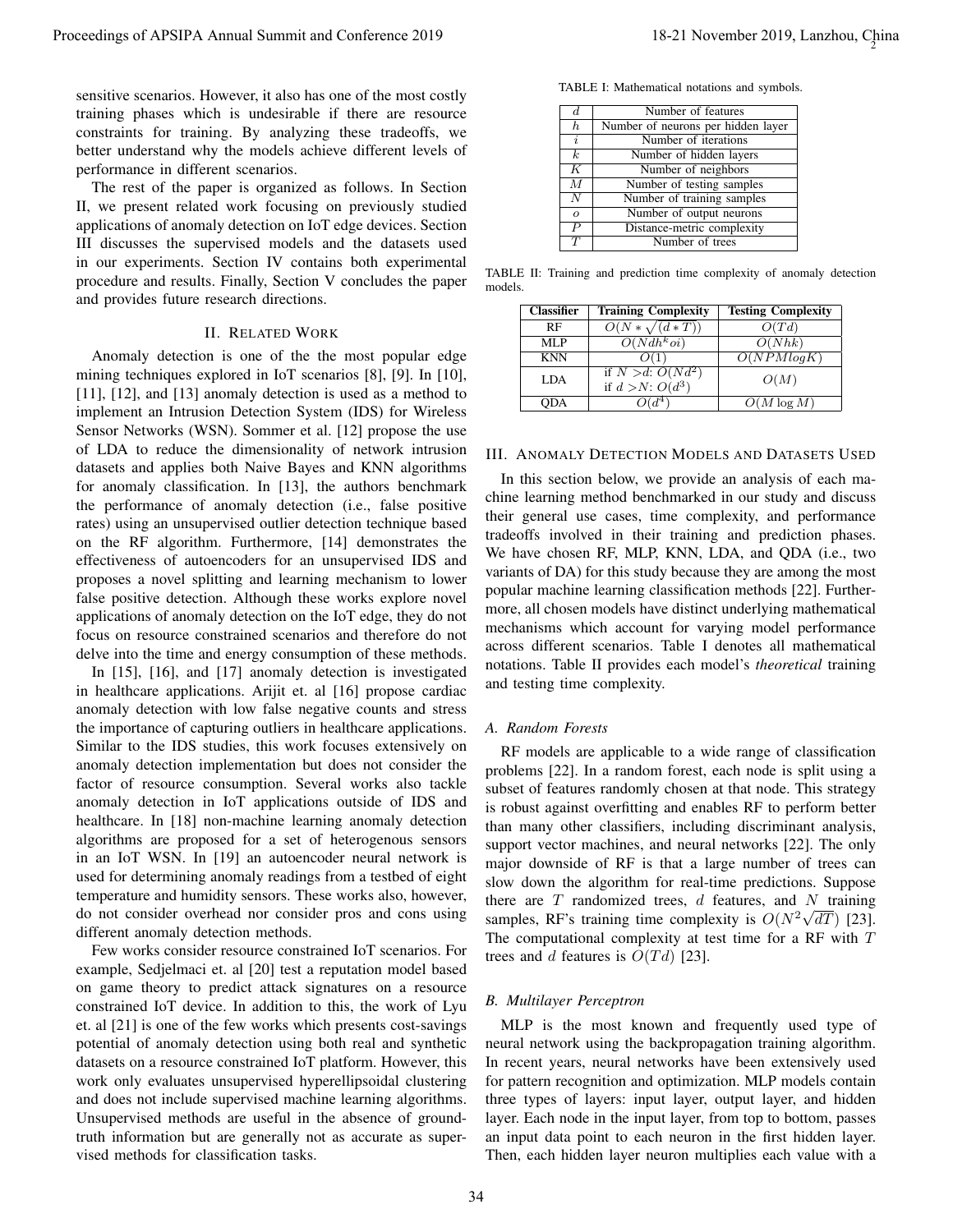TABLE III: Overview of the datasets.

| <b>Dataset</b> | <b>Dimensionality</b> | % of Anomalies | <b>Anomaly Type</b>           | <b>IoT</b> Scenario       |
|----------------|-----------------------|----------------|-------------------------------|---------------------------|
| <b>KDDCup</b>  | 567497x3              | $0.35\%$       | Attack on the Network         | Intrusion Detection       |
| Digits         | 30000x784             | $11\%$         | Digit 0                       | Anomalous Image Detection |
| Gestures       | 11674x64              | $25.3\%$       | A Hand Contraction of Patient | Health Monitoring         |

weight vector and computes the sum of the multiplied values. Subsequently each hidden layer neuron applies its activation function to this sum, and sends the resulting value to the next layer and eventually to the output layer. Suppose there are N training samples,  $d$  features,  $k$  hidden layers each containing  $h$  neurons,  $o$  output neurons, and  $i$  iterations. The time complexity of MLP training is  $O(N dh^k o i)$  [24]. It is advisable to start with a small number of hidden layers and nodes given the high time complexity of MLP's backpropagation algorithm and time-consuming grid search procedure [24]. One of the most notable advantages of MLP, is its low prediction complexity,  $O(Nhk)$ , which makes it suitable for time-sensitive anomaly detection tasks.

#### *C. K-Nearest Neighbors*

K-Nearest Neighbor Classifier (KNN) is a relatively simple learning algorithm. It is very commonly used in text mining, agricultural predictions, and stock market forecasting [25]. Because KNN does not make any assumptions about the underlying data distribution, it is particularly suitable for applications with little or no prior knowledge about the distribution of the dataset.

KNNs are generally reputed for high prediction accuracy with respect to precision and recall. Furthermore, the training phase of KNN classifiers is very efficient. The training time complexity of KNN is only  $O(1)$ . Nevertheless, there are several drawbacks of KNNs. First, the model has high space complexity as it stores all training data instances. Second, finding the most optimal value for  $K$  is not trivial [26]. KNN's most significant drawback, however, is its exorbitant prediction phase overhead, which is  $O(NPMlogK)$  with N training samples,  $M$  test samples,  $K$  neighbors, and  $P$ distance metric time complexity. The high overhead at the prediction phase may make it less suitable to be carried on by resource constrained IoT edge devices.

#### *D. Discriminant Analysis*

In this work, we use both LDA and QDA. LDA first projects a dataset onto lower-dimensional space to prevent overfitting and to generate linear class-separability. QDA also performs dimensionality reduction but generates a quadratic line to fit the training data. [27]. Despite its potential for non-linear data patterns, the number of the parameters needed by QDA scales quadratically with that of the variables, making it slower for very high dimensional datasets. Both LDA and QDA are extensively used for bankruptcy status classification and face classification. LDA's training complexity is  $O(d^3)$  if d >N (i.e., more features than training samples) and  $O(Nd^2)$ if  $N \lt d$  (i.e., more training samples than features). QDA's training complexity is generally  $O(d^4)$  [27]. LDA's prediction complexity is  $O(N)$  whereas QDA's prediction complexity is  $O(N^2)$ .

TABLE IV: Training and prediction data dimensions.

| <b>Dataset</b> | <b>Training Data Size</b> | <b>Prediction Buffer Size</b> |
|----------------|---------------------------|-------------------------------|
| KDDCup         | 10000                     | 50000                         |
| Digits         | 3000                      | 2000                          |
| Gestures       | 3000                      | 3000                          |

#### *E. Datasets Used*

In this paper, we benchmark all four classes of classification algorithms on the following datasets: KDDCup 1999 (KDDCup) [28], Digits 0-9 (Digits) [29], and Hand Gestures (Gestures) [30]. We have chosen these datasets for the following reasons. First, they represent different application scenarios. Second, they represent different percentages of anomalies at 0.35%, 10%, and 25.3% respectively. Third, they represent different orders of dimensionality at 3, 784, and 64 respectively. Table III provides an overview of each dataset with regard to anomaly detection scenario, percentage of anomalies, and dimensionality. The original KDDCup dataset from UCI machine learning repository contains 41 attributes. ODDS Library from Stonybrook University, New York has reduced the dataset to 3 attributes: duration of communication, number of incoming bytes, and number of outgoing bytes. Each training sample contains 3 features and an output value indicating whether the network is in a secure or compromised state. The original data set has 3,925,651 attacks (80.1%) out of 4,898,431 records. ODDS has forged this dataset to contain only 3,377 attacks (0.35%) out of 567,497 records. The end goal in this scenario is to only notify the cloud of the sparsely occurring attacks on the network. Proceed by the second by the second by the second by the second by the second by the second by the second by the second by the second by the second by the second by the second by the second by the second by the second by

Digits is a dataset containing images  $(28\times28)$  of digits between 0-9. There are a total of 784 features with each feature corresponding to each constituent pixel of a given image. Digit 0 is considered the anomalous class and constitutes roughly 10% of the dataset. We consider digit 0 to represent an unexpected entity or intruder captured within a collection of image frames in a video stream. Anomaly detection can substantially lower transmission overhead when filtration is applied to high dimensional data such as images.

Hand Gestures is a dataset with 64 total attributes each representing sensor measurements of a person's hand while playing the game of rock-paper-scissors. The original dataset classifies each observed motion as either rock (closed fist), paper (open fist), scissors (two fingers pointed), and neutral (flat hand). For our study, we designate rock as the anomalous gesture and group the other three gestures into the norm class. We consider the rock symbol to be emblematic of a patient's hand contraction which requires medical assistance. In this process, we introduce a scenario where 25.3% of the closed fist instances (i.e., anomalies) are representative of a health condition requiring notification to the cloud.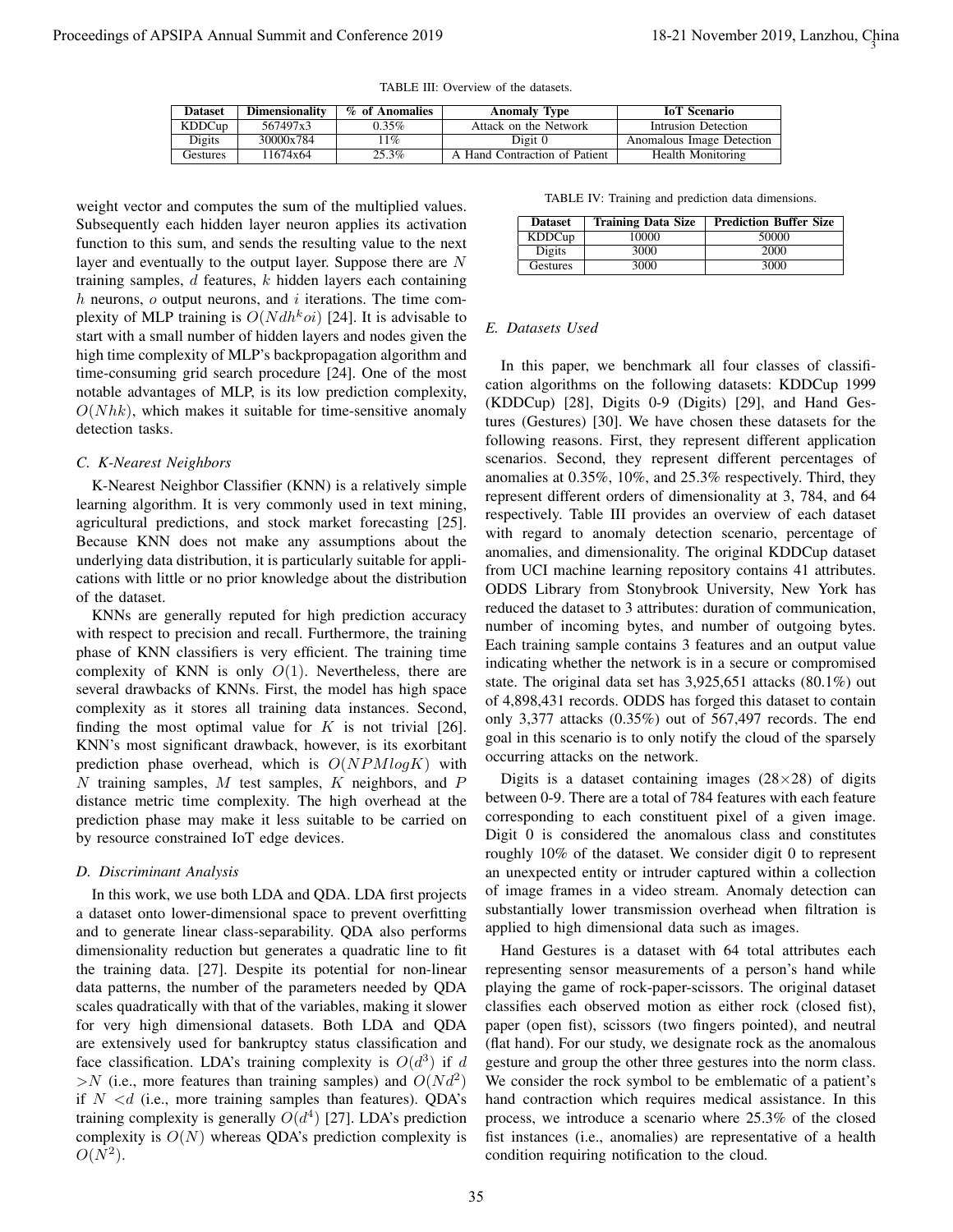

Fig. 1: The testbed used for our experiment inclusive of three RPi3s and the EMPIOT energy measurement platform. The RPi3 hosting EMPIOT captures energy measurements of the edge RPi3 transmitting data to the cloud RPi3.

### IV. EXPERIMENTATION AND ANALYSIS

The organization of this section is as follows. First, we specify our testbed, model creation process, and model benchmarking process. Then, we show how each anomaly detection model performs on each dataset (i.e., scenario) with respect to both overhead and anomaly detection accuracy. Furthermore, we show the best model for each scenario and analyze tradeoffs involved in model selection such as training overhead, prediction overhead, and prediction accuracy.

## *A. Methodology*

The testbed includes three RPi3s, which are used as the edge device, the cloud, and the interface to connect to our energy measurement platform, EMPIOT [31]. All RPi3s feature a BCM2837 SoC, a 1.2 GHZ quad-core ARM Cortex A53 processor, and 1 GB LPDDR2-900 SDRAM and run Debian OS [32]. Both the client and cloud RPi3s connect to an access point (i.e., router) through an 802.11 link. We run and benchmark all machine learning algorithms for anomaly detection on the edge RPi3. Time measurements are captured by setting timestamps in the Python code before and after algorithm execution. Energy measurements are captured by EMPIOT. EMPIOT is composed of a shield and is installed on top of the host RPi3. Figure 1 shows our experimental setup inclusive of edge, cloud, and EMPIOT.

We use scikit-learn implementations of RF, MLP, KNN, LDA, and QDA for our anomaly detection experiment. There is minimal data preprocessing for the three datasets used in this experiment because they do not contain missing column values nor incorrect formatting. All code related to anomaly detection such as data aggregation and model training/validation is written in Python 3.6 making use of bcrypt, pandas, numpy, and scikit-learn libraries. For each dataset, we first tune and validate each model by running an offline grid search (i.e., hyperparameter tuning). We configure the grid search to rank model configurations based on precision and recall. Note that we consider grid search to be a purely offline operation performed on the cloud and do not consider its overhead. We also note that grid search is not necessarily exhaustive in all scenarios because not all models require extensive hyperparameter tuning. For example, RF generally demonstrates high prediction accuracy on all datasets using default scikitlearn parameters. MLP, on the other hand, requires extensive hyperparameter tuning to converge on hidden layer and node count. Having decided on hyperparameter configuration, we are left with one-time model training. For each scenario, we train a model with the least number of samples that enables it to predict with both precision and recall greater than 80% and either precision or recall greater than 90%. Table IV shows the training data size for each dataset. We choose to benchmark model training on the RPi3 edge to provide reference for cases when the edge needs to carry on model training. Note that we also consider model training to be an offline operation and therefore will not factor this cost into our overhead-savings analysis.

We benchmark model precision and recall for each dataset. Precision indicates the percentage of relevant results  $Precision = \frac{TruePositiveCount}{TruePositiveCount + FalsePositiveCount}$ . Recall indicates the percentage of results accurately classified by the algorithm  $Recall = \frac{True PositiveCount}{True PositiveCount + FalseNegativeCount}$ . We also tabulate the time and energy consumption of each model's training phase and prediction phase. The training phase entails instantiating a model with a hyperparameter configuration and fitting the model on training samples. The prediction phase entails executing the model predict function on a buffer of test samples. Time is measured by setting timers within the Python code while energy is measured using EMPIOT. All data transmitted to the cloud is secured using 256-bit AES encryption. Note that encryption overhead is factored into our cost analysis. For each model and dataset, we show precision, recall, prediction time and energy, training time and energy, the number of observations and MBs saved by the cloud, and lastly, the time and energy saved using anomaly detection. We then closely analyze the quantitative results and study the performance tradeoffs of different models in different scenarios. Process of APSIPA Annual Summit and Conference 2019 18-21 November 2019, 19-21 November 2019, and Conference 2019, and Conference 2019, and Conference 2019, and Conference 2019, and Conference 2019, and Conference 2019, a

## *B. Results and Analysis*

We present the model performance and model overhead results obtained from each dataset. We recommend the best model for each scenario based on training and prediction overhead and model accuracy. Note that the time and energy savings reported for each anomaly detection model consider prediction cost and not the offline training cost. We conclude this section with an analysis of general model behavior observed across all datasets and propose recommended use cases for each model.

*1) KDDCup Dataset:* For the 3 feature KDDCup dataset, all models are trained using 10000 network observations out of a total of 567497 labeled training samples with 0.35% anomaly rate. Note that this dataset has the lowest dimensionality as well as the lowest anomaly rate among the three datasets. In this scenario, the edge device aggregates 50000 size network status buffers for the prediction phase (i.e., anomaly detection) and subsequent transmission.

Figure 2 shows the precision and recall values observed when applying each model for each scenario. We see that all models post exceptional precision and recall values on the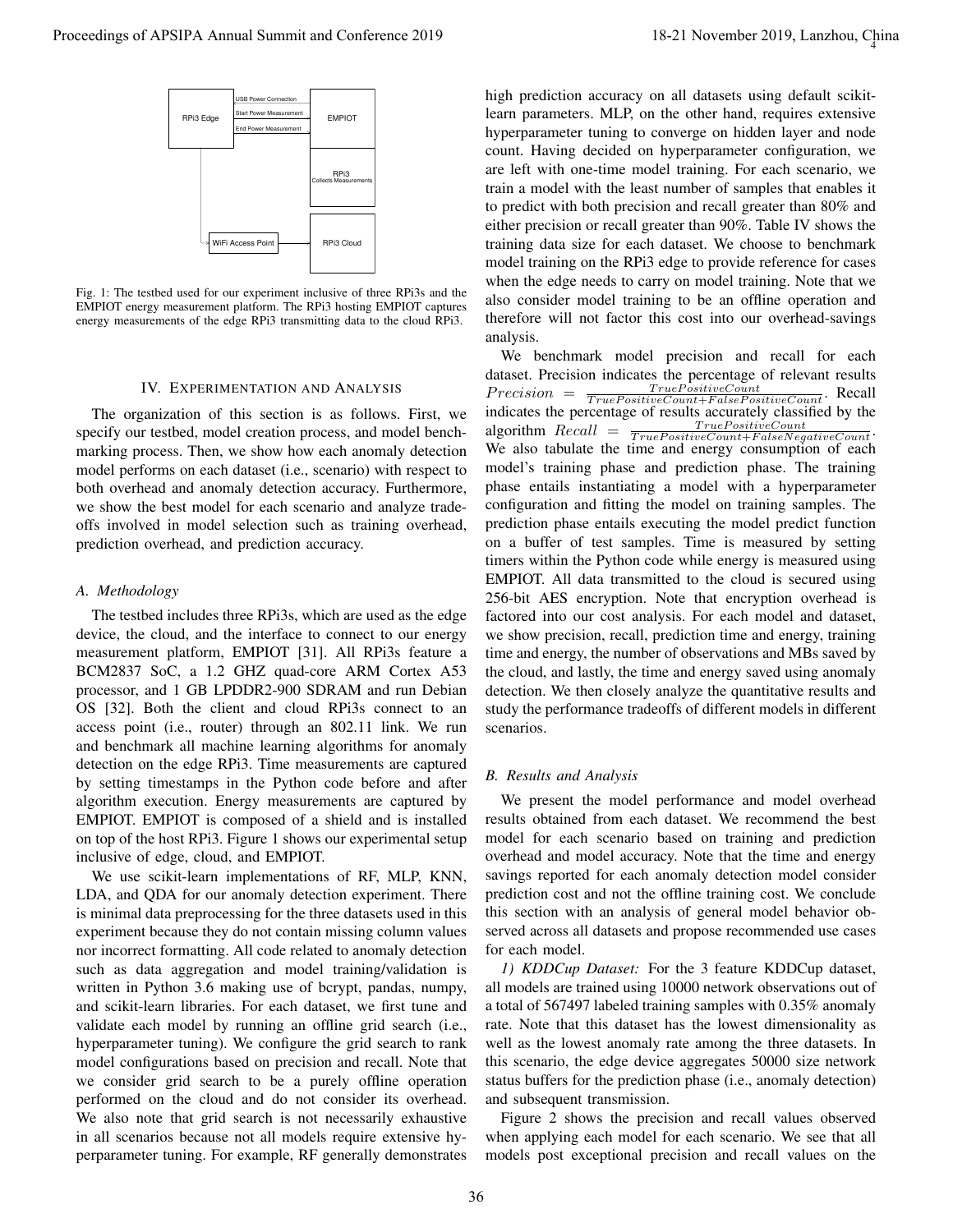

Fig. 2: All models are viable for the datasets chosen. All models perform best for the KDDCup dataset, containing the lowest number of features, and post precision and recall values of 98.9% and 97.96% respectively. RF and QDA offer the best prediction accuracy for Gestures while RF and KNN offer the best prediction accuracy for Digits.

sparse anomaly KDDCup dataset. Relatively speaking, MLP posts the lowest precision and recall values at 98.9% and 97.9% respectively. All other models post over 99% recall and 100% precision. We subsequently examined that one of the features in this dataset has a Gaussian distribution and that the anomalies primarily occur when the feature's value lied  $\pm 3\sigma$  outside of the mean. Given this level of accuracy in anomaly detection, we assert that the edge device can save around 99.5% of the data (i.e., approximately 1.2 MB) per buffer sent to the cloud.

Figure 3 shows the training time and energy for each model applied on different datasets. Specifically for KDDCup, LDA has the most time and energy efficient training phase among all models. This is because LDA uses an underlying dimensionality-reduction technique for generating a classseparating boundary that is efficiently performed on a 3 dimensional dataset. KNN, RF, and MLP follow in order. RF takes a significantly longer time proportional to KNN for this dataset due to the relatively large test data buffer size.

Figure 4 shows the prediction time and energy when each model is applied. As shown in Figure 4, when applied on the KDDCup data, LDA is also the most cost-effective model for prediction. The low dimensionality of inputs to the model enables LDA to classify anomalies very efficiently. It is followed by MLP, RF, and KNN. MLP is marginally worse than LDA for this scenario considering the fact that it is slightly inferior in terms of prediction accuracy. RF is a well-rounded choice with respect to both prediction accuracy and overhead. Note that RF's prediction overhead exceeds LDA's prediction overhead due to the complexity involved in processing test samples at multiple nodes at multiple tree levels. KNN is rendered slow and ineffective for this scenario as its prediction phase consumes nearly 38 seconds and 101J for a  $50000\times3$ buffer. Proceed by the MPT detection of APSIPA Annual Summit and Conference 2019 18-21 November 2019, Lanchar Conference 2019, Lanchar Conference 2019, Lanchar Conference 2019, Lanchar Conference 2019, Lanchar Conference 2019, La

*2) Digits Dataset:* The 784 feature Digits dataset has the highest dimensionality among all our datasets and is emblematic of an anomalous image detection scenario. For this dataset, all models are trained using 3000 images out of the total 20000 images with a 10% anomaly rate. The edge device performs anomaly detection on buffers containing 2000 images



Fig. 3: MLP features the most expensive training phase with RF, QDA, LDA, and KNN generally following in this order as shown in (a) and (b). MLP costs approximately 500% more time and 500% more energy than the next best performing model across all datasets.



Fig. 4: LDA offers the most cost-effective prediction phase for both Digits as well as KDDCup datasets as shown in (a) and (b). MLP offers the most cost-effective prediction phase for the 64 feature Gestures dataset. KNN costs nearly 600% more energy and 650% more time than the next best performing model across all datasets.

and transmits the anomalous images identified.

Regarding prediction accuracy, Figure 2 shows that KNN offers the best overall precision and recall among all models at 94% and 97.4% respectively. RF posts the highest precision out of all the models at 97.1%. LDA performs the poorest in this scenario offering 92.42% recall but only 83.18% precision. Given the overall high level of accuracy in anomaly detection, we assert that the edge device can save around 89.5% of the data (i.e., approximately 11.3 MB) per buffer sent to the cloud.

As far as training overhead, Figure 3 shows that KNN has the most efficient training phase on the Digits dataset. KNN only stores training samples as part of its training phase rather than formulating a mapping between inputs and outputs. Therefore, for this 784 dimensional dataset, the other algorithms have a considerably more demanding training phase. KNN is followed by LDA, RF, and MLP in order. MLP, which has the most expensive training phase, costs 168 seconds and 524.97J. This result is expected given the computationally expensive nature of MLP's backpropagation algorithm and high data dimensionality.

In terms of prediction overhead, Figure 4 shows that LDA has the most efficient prediction phase among all models and costs only 0.11 sec and 0.3J for prediction on a 2000 image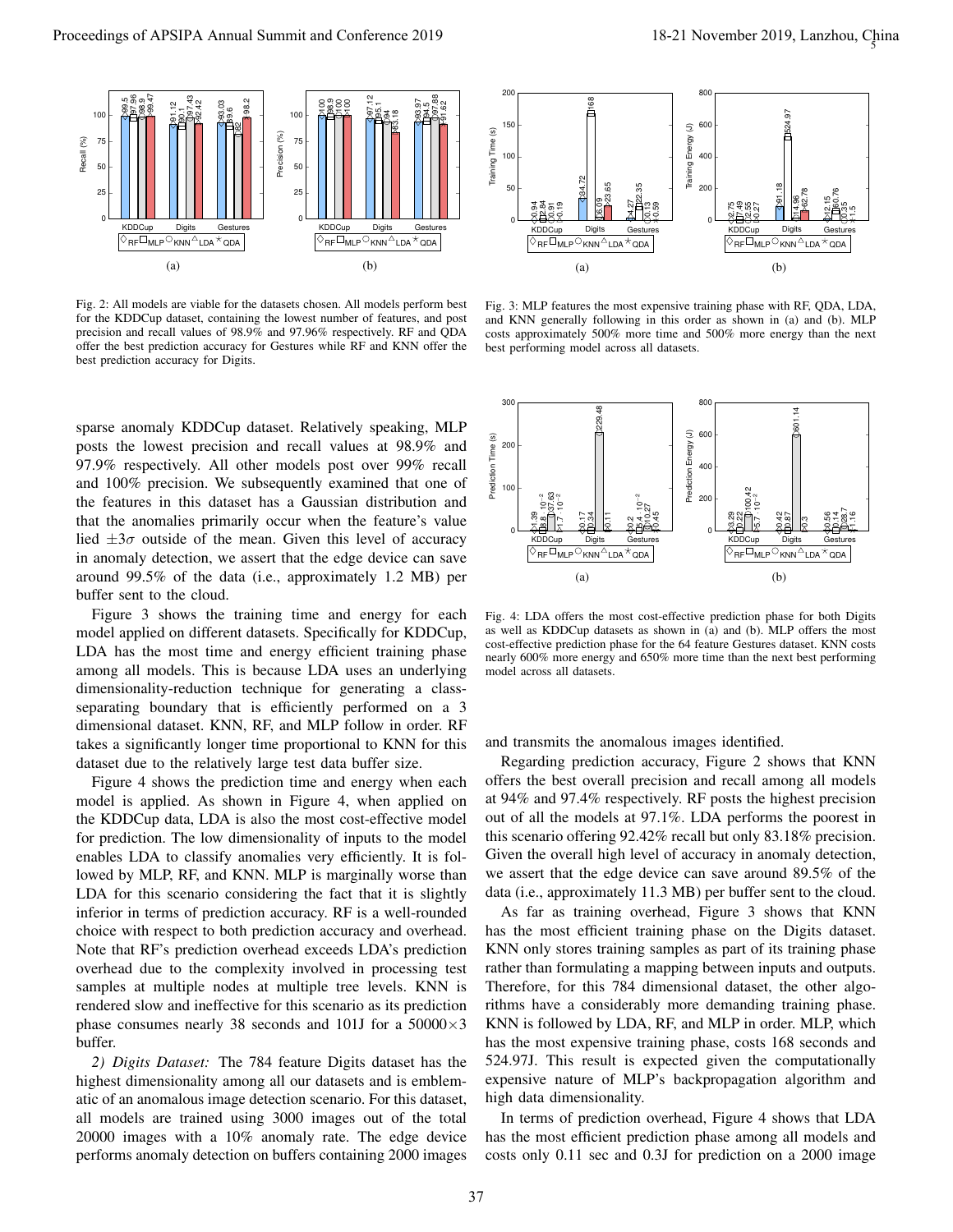

Fig. 5: RF, MLP, and LDA all demonstrate overhead savings when applied to data before transmission; most notably, RF applied to the Digits dataset saves 45.119 J and 16.37 seconds per 2000 image buffer. KNN is a poor choice for real-time anomaly detection scenarios given that it causes net time and energy loss across all datasets.



Fig. 6: From (a) we observe that the models reduce approximately 90% of the observations sent from Digits' buffers, 76% of the observations sent from Gestures' buffers, and 99.5% of the observations sent from KDDCup's buffers. The resulting saved cloud storage shown in (b) is substantial, especially for Digits dataset where we saved nearly 12 MB of data sent per 2000 image buffer.

buffer. It is followed by RF, MLP, and KNN in order. KNN is very expensive for prediction and costs nearly 230 seconds and 600J. This is because the distance computation between K neighbors and all M test samples is costly for 784 dimensional data points. If we prioritize prediction accuracy much higher than prediction time, KNN offers the best precision and recall values at the expense of costly prediction overhead. If the primary objective is to minimize transmission time delay, LDA offers a robust solution at the expense of low precision (i.e., 83.18%). RF and MLP lie in the middle ground and are the two most well-rounded solutions for this scenario. Because RF also has significantly less training overhead, we propose that RF is the best anomaly detection method for this image classification scenario.

*3) Gestures Dataset:* For this 64 feature dataset, all the models are trained using 3000 hand gesture observations out of a total of 12000 hand gesture observations with a 25.3% anomaly rate. This dataset has the second highest dimensionality and the highest anomaly rate among all datasets. In this scenario, the edge device aggregates 3000 observations (gestures) per buffer for the prediction phase and subsequent transmission. Note that we use QDA only on this dataset instead of LDA as LDA posted less than 20% precision. This is because LDA could only generate a linear fit for certain features in this dataset that exhibited quadratic patterns. Nevertheless, we benchmarked LDA and observed that it takes 0.43 seconds for the training phase and 0.051 seconds for the prediction phase. Therefore, if LDA demonstrated acceptable prediction accuracy for Gestures, it would have claimed the second most efficient training phase and the most efficient prediction phase among all models.

With regard to prediction accuracy, Figure 2 shows that QDA posts the highest recall out of all models at 98.2%. RF also performs well with 93.03% recall and 93.97% precision. It is followed by MLP and KNN in order. Given the overall high level of accuracy in anomaly detection, we assert that the edge device can save around 75% of the data (i.e., approximately 1.15 MB) per buffer sent to the cloud.

KNN training, as shown in Figure 3, is the most efficient and MLP training is the least efficient. RF training costs substantially more overhead than QDA. This is explained by the computation involved in creating a set of randomized decision trees for a pool of 64 features.

As far as prediction overhead, MLP has the most efficient prediction phase for the Gestures dataset and consumes 0.054 seconds and 0.142J per buffer. This is 274% more time efficient and 294% more energy efficient than the next best RF prediction phase. QDA and KNN follow in order. MLP is the clear choice for this scenario because it offers fast anomaly detection and the best cost-savings among all four models.

*4) General Observations:* We note that time and energy savings for each anomaly detection model is calculated by subtracting both prediction phase overhead and anomalous buffer transmission overhead from full buffer transmission overhead. Figure 5 shows the overhead savings observed when applying each model on each dataset. LDA provides the most data transmission overhead savings among all models. MLP, QDA, RF, and KNN follow in order. Considering that the deployment of KNN leads to net overhead loss across all benchmarked scenarios, its use may be eliminated from realtime anomaly detection scenarios.

Comparing both Figure 5 and Figure 4, we note that the rank ordering of models' overhead savings from least to greatest matches the rank ordering of models' prediction phase overhead from greatest to least. From Figure 4, note that QDA, which is used in place of LDA for the Gestures dataset, substantially exceeds LDA in prediction phase overhead consumption. This explains why MLP has the fastest prediction phase for the Gestures dataset but has the second and third slowest prediction phase for KDDCup and Digits datasets respectively. Also note that RF has the second most efficient prediction phase for Digits but is substantially less efficient than MLP for KDDCup. This suggests that RFs are more sensitive to testing buffer size than dimensionality. For reference purposes, the rank ordering of training time complexity from greatest to least is generally MLP, RF, QDA, LDA, and KNN across all datasets. Note that all rankings presented are based on testing with Python's scikit-learn library and experimental results may vary when using other software implementations Proceedings  $\frac{1}{2}$ <br>
Proceedings of APSIPA Annual Summit and Conference 2019, Lanzhou and Conference 2019, Lanzhou and Conference 2019, Lanzhou and Conference 2019, Lanzhou and Conference 2019, Lanzhou and Conference 20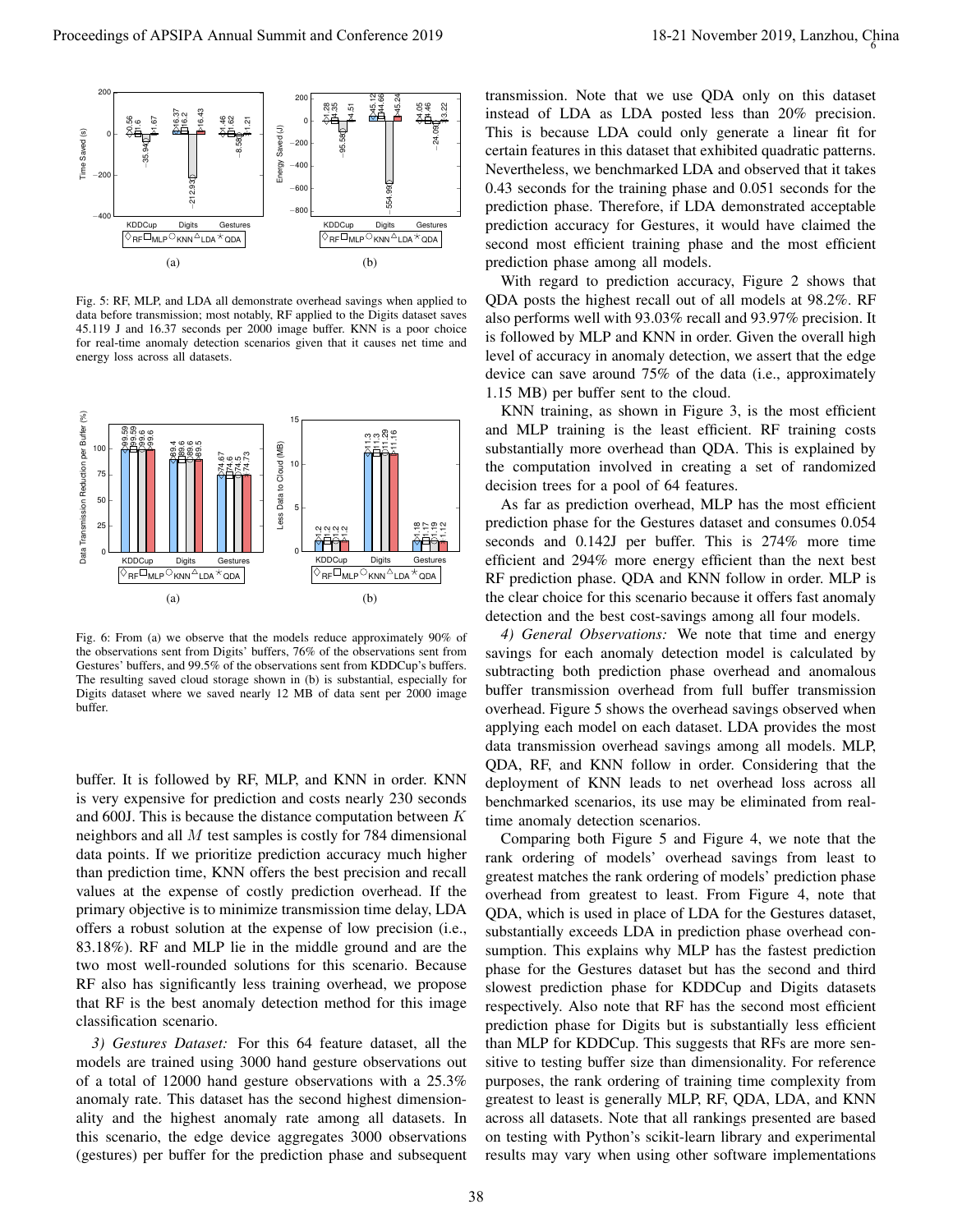TABLE V: Sample use cases for different models.

| Model      | <b>Suitable Applications</b>                                |  |  |
|------------|-------------------------------------------------------------|--|--|
| RF         | Minimal training samples                                    |  |  |
|            | Delay sensitive applications                                |  |  |
| MLP        | Non-linear relationship between training inputs and outputs |  |  |
|            | Extremely time-sensitive application                        |  |  |
| <b>KNN</b> | Resource constrained training                               |  |  |
|            | Delay insensitive application                               |  |  |
| DA         | Resource constrained training and prediction                |  |  |
|            | Delay sensitive and mission critical application            |  |  |

of the machine learning models.

Figure 6 shows percentages of buffer size reduction and fewer MBs of data sent to the cloud upon applying each model on each dataset. The amount of data storage conserved on the cloud depends on the dateset's anomaly rate and dimensionality. Low anomaly rate indicates that there will be a proportionally smaller number of observations sent to the cloud. Low dimensionality indicates that there will be fewer bytes of data per observation sent to the cloud. The cloud would benefit the most when applying anomaly detection for a scenario with very high dimensional data and low anomaly detection rate. In this way, the cloud will not receive the vast majority of data points sent from the edge. With this in mind, we will examine the cloud storage savings observed for each discussed scenario. KDDCup has the lowest dimensionality (i.e., 3) and lowest anomaly rate (i.e., 0.35%) among all the datasets. Therefore, we are able to filter over 99% of the observations captured on the edge but save only 3 features per observation. This explains why we are only able to save approximately 1.2 MB sent to the cloud during prediction phase even though the buffer size is 50000. Digits has the highest dimensionality (i.e., 784) among all datasets and falls between the other two datasets with regard to anomaly rate (i.e., 10%). Despite having a considerably higher anomaly rate than KDDCup, Digit's dimensionality ensures that we save 784 data points sent to the cloud per observation. Thus, by filtering 90% of each Digits buffer we save roughly 12.3 MB sent to the cloud. Lastly, Gestures has the highest anomaly detection rate (i.e., 25.3%) and ranks second as far as dimensionality (i.e., 64). This indicates that there is a substantially higher proportion of observations needed to be notified to the cloud compared to the other scenarios and a moderate level of data points saved per filtered observation. These two factors slightly downgrade cloud storage savings and result in approximately 1.15 MB saved by the cloud per data buffer. Proceedings of APSIPA A second Summit and Theories and Summit and Summit and Summit and Summit and Summit and Summit and Summit and Summit and Summit and Summit and Summit and Summit and Summit and Summit and Summit and S

Based on the above results, Table V summarizes the scenarios best suited for each model.

#### V. CONCLUSION

In this paper, we explored the use of anomaly detection as an impactful edge mining technique in different IoT scenarios. We proved that RF, MLP, LDA, and QDA anomaly detection models have considerable potential to save edge device transmission overhead as well as cloud storage. The overhead-savings for a generic IoT scenario varies depending upon the anomaly rate and dimensionality of the transmitted data. We conclude that LDA has the most cost-effective anomaly detection phase that we have benchmarked across all scenarios and should be the primary choice for an extremely resource constrained edge device. QDA also has a very efficient anomaly detection phase but undoubtedly demands more overhead than LDA for the quadratic fit operation. We also conclude that RF is the most well-rounded anomaly detection method among all models featuring a comparably lightweight prediction phase and offering exceptional precision and recall. MLP also works very well for time-critical prediction tasks given that there are not significant resource constraints for training. The KNN classifier, despite its reliable prediction accuracy, demands excessive amounts of time and energy for anomaly detection, which rules out its use case in most IoT scenarios. The only reason to consider using KNN is in a case of stringent resource constraints for model training.

This work clearly demonstrates the overhead-savings potential of machine learning based anomaly detection on both edge and cloud. We also have provided a comprehensive overview of the tradeoffs involved in the deployment of these models. For future work, we aim to benchmark unsupervised classification methods for anomaly detection. Unsupervised machine learning methods are very useful when we do not have ground truth labeling but can infer properties from the training dataset. For example, Elliptical Envelope is a suitable technique for a dataset which expresses a multivariate gaussian distribution and an Isolation Forest is optimal for a dataset which expresses a multimodal distribution. For future contribution, we also aim to scale our experimental setup to other IoT platforms such as Cypress CYW43907.

#### **REFERENCES**

- [1] M. Shirvanimoghaddam, M. Dohler, and S. J. Johnson, "Massive nonorthogonal multiple access for cellular iot: Potentials and limitations," *IEEE Communications Magazine*, vol. 55, no. 9, pp. 55–61, 2017.
- [2] Y.-L. Tsou, H.-M. Chu, C. Li, and S.-W. Yang, "Robust distributed anomaly detection using optimal weighted one-class random forests," in *IEEE International Conference on Data Mining (ICDM)*. IEEE, 2018, pp. 1272–1277.
- [3] E. I. Gaura, J. Brusey, M. Allen, R. Wilkins, D. Goldsmith, and R. Rednic, "Edge mining the internet of things," *IEEE Sensors Journal*, vol. 13, no. 10, pp. 3816–3825, 2013.
- [4] F. Bonomi, R. Milito, J. Zhu, and S. Addepalli, "Fog computing and its role in the internet of things," in *Proceedings of the first edition of the MCC workshop on Mobile cloud computing*. ACM, 2012, pp. 13–16.
- [5] K. Bhargava and S. Ivanov, "Collaborative edge mining for predicting heat stress in dairy cattle," in *2016 Wireless Days (WD)*. IEEE, 2016, pp. 1–6.
- [6] I. Butun, B. Kantarci, and M. Erol-Kantarci, "Anomaly detection and privacy preservation in cloud-centric internet of things," in *IEEE International Conference on Communication Workshop (ICCW)*. IEEE, 2015, pp. 2610–2615.
- [7] S. Bin, L. Yuan, and W. Xiaoyi, "Research on data mining models for the internet of things," in *International Conference on Image Analysis and Signal Processing*. IEEE, 2010, pp. 127–132.
- [8] F. Giannoni, M. Mancini, and F. Marinelli, "Anomaly detection models for iot time series data," *arXiv preprint arXiv:1812.00890*, 2018.
- [9] S. A. Aljawarneh and R. Vangipuram, "Garuda: Gaussian dissimilarity measure for feature representation and anomaly detection in internet of things," *The Journal of Supercomputing*, pp. 1–38, 2018.
- [10] H. Haddad Pajouh, R. Javidan, R. Khayami, D. Ali, and K. R. Choo, "A two-layer dimension reduction and two-tier classification model for anomaly-based intrusion detection in iot backbone networks," *IEEE Transactions on Emerging Topics in Computing*, pp. 1–1, 2019.
- [11] S. Raza, L. Wallgren, and T. Voigt, "Svelte: Real-time intrusion detection in the internet of things," *Ad hoc networks*, vol. 11, no. 8, pp. 2661– 2674, 2013.